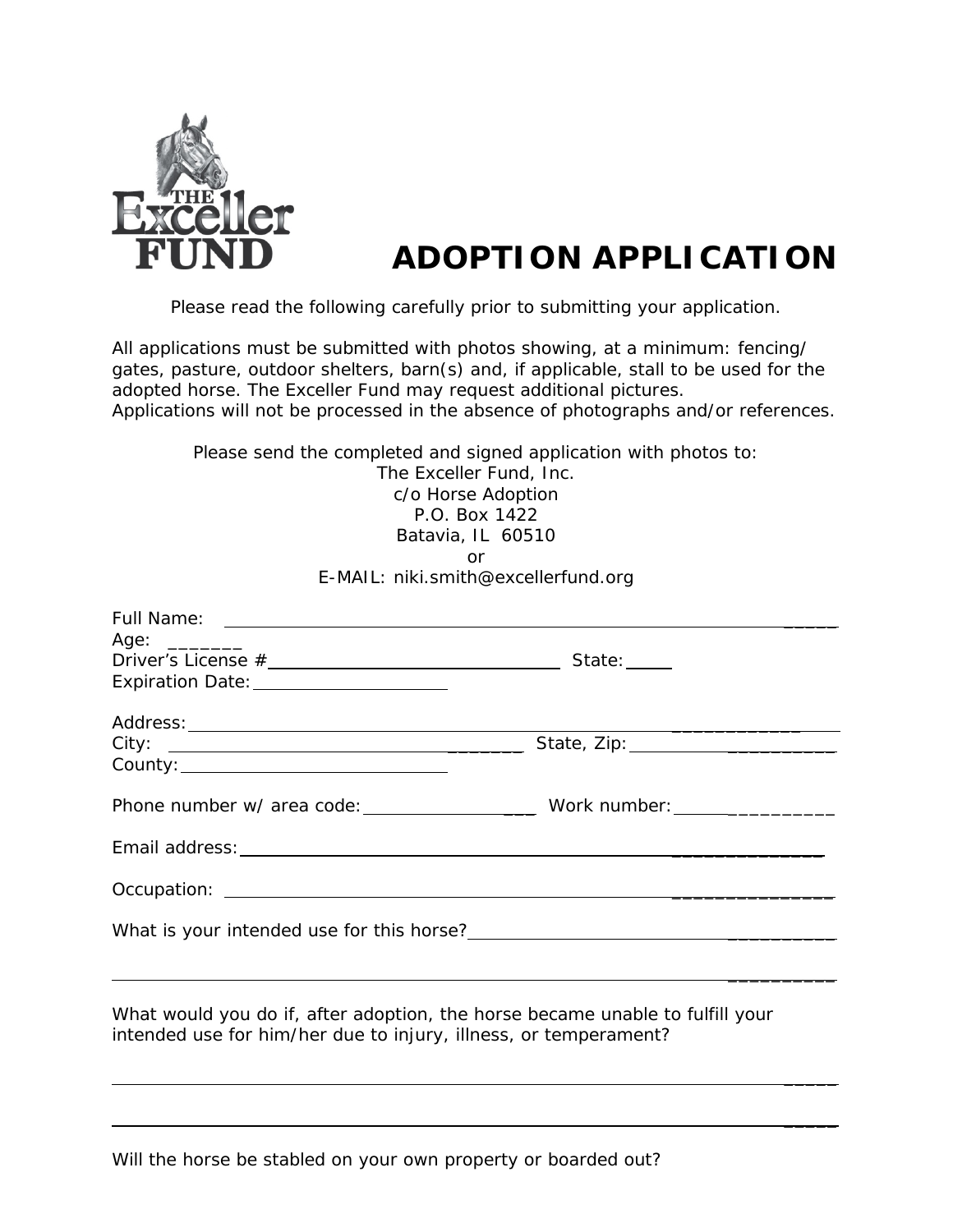If on kept on your property, provide:

- Number of acres the horse will be pastured on \_\_\_\_\_\_\_\_\_\_\_\_\_\_\_\_\_\_\_\_\_\_\_\_\_\_\_\_\_\_\_\_
- Total number of horses on this property

Is the property where the horse will be stabled the same as your address listed above?

 $\overline{\phantom{a}}$ 

 $\overline{\phantom{a}}$ 

 $\overline{\phantom{a}}$ 

 $\overline{\phantom{a}}$ 

 $\overline{\phantom{a}}$ 

 $\overline{\phantom{a}}$ 

If not, give address, city and county if different from above.

If horse is to be boarded on someone else's property, provide the following information:

| Name of boarding stable: Name of boarding stable: |  |
|---------------------------------------------------|--|
| Name of owner of boarding stable:                 |  |
| Address of boarding stable: __________________    |  |
|                                                   |  |
| State, Zip: ______________                        |  |
|                                                   |  |

What type of shelter do you have for the horse, i.e. barn, run-in shed?

If you have a barn, please give  $#$  of stalls; size of stalls.

What type of fencing will the horse be kept behind?

 $\overline{\phantom{a}}$ 

Do you own any horses that are boarded off the property? \_\_\_\_\_\_\_\_\_\_\_\_\_\_\_\_\_\_\_\_\_\_\_

| Have you sold any horses in the past five years? | If yes, why were they |  |
|--------------------------------------------------|-----------------------|--|
| sold?                                            |                       |  |

Have you given away any horses in the past five years? If yes, why were they given away?